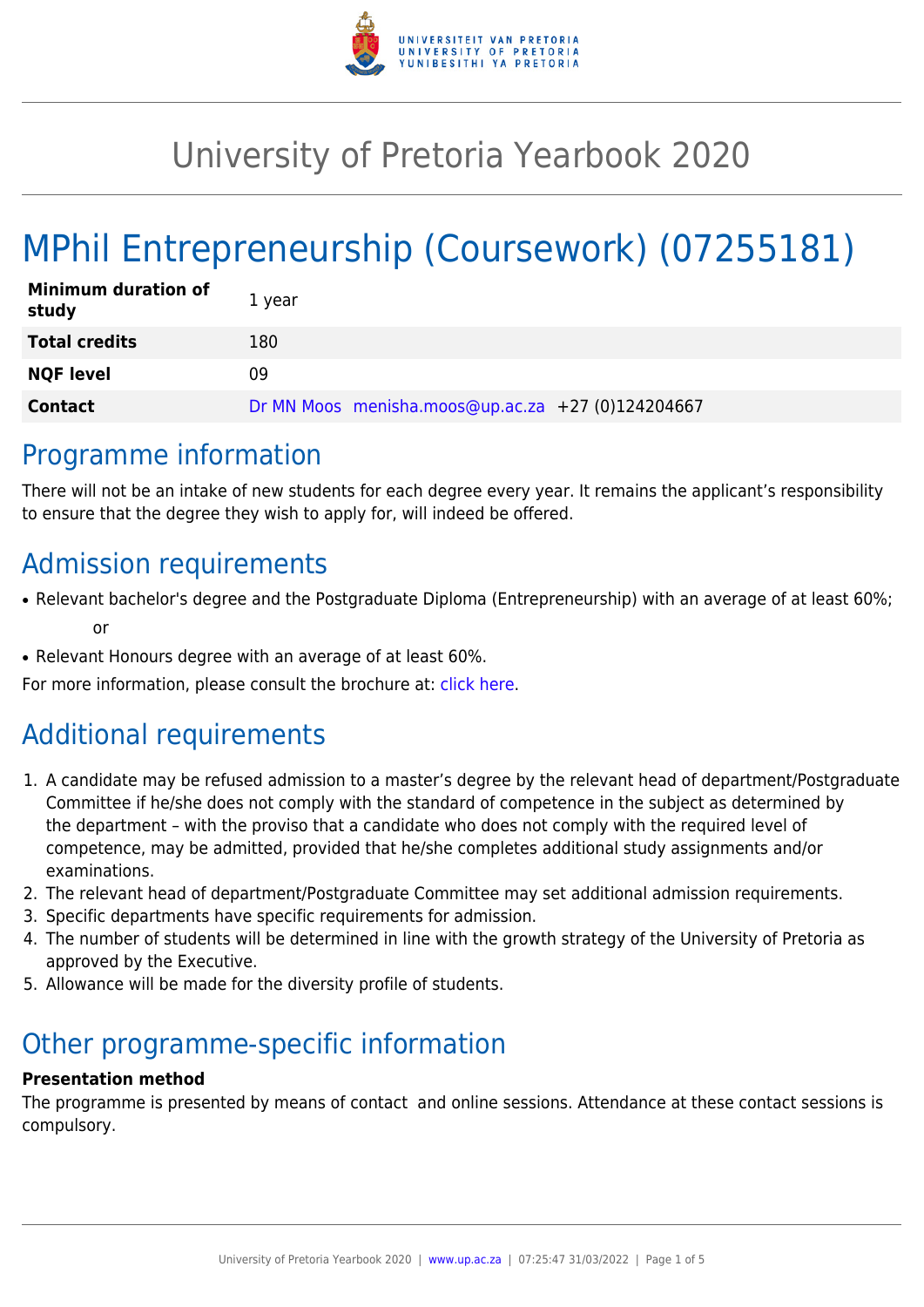

### Examinations and pass requirements

An examination paper is written in each of the modules and a minimum of 50% should be obtained. A subminimum of 40% in each module is required. Candidates must pass all modules, including the research article to qualify for the MPhil Entrepreneurship degree.

There are no supplementary examinations.

### Research information

#### **Dissertations/mini-dissertations, curricula and modules**

- 1. The degree programme requires that a dissertation/mini-dissertation must be submitted in a field of study chosen from the fields covered for the honours degree, provided that the Dean may, on the recommendation of the relevant head of department/Postgraduate Committee, approve the replacement of the required dissertation by the successful completion of a prescribed number of module credits and a minidissertation/research article.
- 2. Information on modules, credits and syllabi is available, on request, from the relevant head of department/Postgraduate Committee.
- 3. A module in Research Methodology is compulsory in all programmes. The Dean may, on the recommendation of the relevant head of department/Postgraduate Committee, waive the prerequisites.
- 4. Sufficient number of bound copies of the dissertation/mini-dissertation must be submitted to the Head: Student Administration for examination, after permission is granted by the supervisor.

#### **Article for publication**

The Dean may require, before or on submission of a dissertation/mini-dissertation, the submission of a draft article for publication to the supervisor. The draft article should be based on the research that the student has conducted for the dissertation/mini-dissertation and be approved by the supervisor concerned. The supervisor should then have the opportunity to take the paper through all the processes of revision and resubmission as may be necessary and/or appropriate in order to achieve publication.

#### **Submission of dissertation/mini-dissertation**

A dissertation/mini-dissertation is submitted to the Head: Student Administration/departmental Postgraduate Office, before the closing date for the various graduation ceremonies as announced annually.

For examination purposes, a student must, in consultation with the supervisor, submit a sufficient number of bound copies and/or e-copies of the dissertation/mini-dissertation, printed on good quality paper and of good letter quality, to the Head: Student Administration/departmental Postgraduate Office. Permission to submit the dissertation/mini-dissertation in unbound form may be obtained from the supervisor concerned on condition that a copy of the final approved dissertation/mini-dissertation is presented to the examiners in bound format or electronic format.

In addition to the copies already mentioned, each successful student must submit a bound paper copy as well as two electronic copies of the approved dissertation/mini-dissertation to the Head: Student Administration/departmental Postgraduate Office in the format specified by the faculty and in accordance with the minimum standards set by the Department of Library Services, before 15 February for the Autumn graduation ceremonies and before 15 July for the Spring graduation ceremonies, failing which the degree will only be conferred during a subsequent series of graduation ceremonies.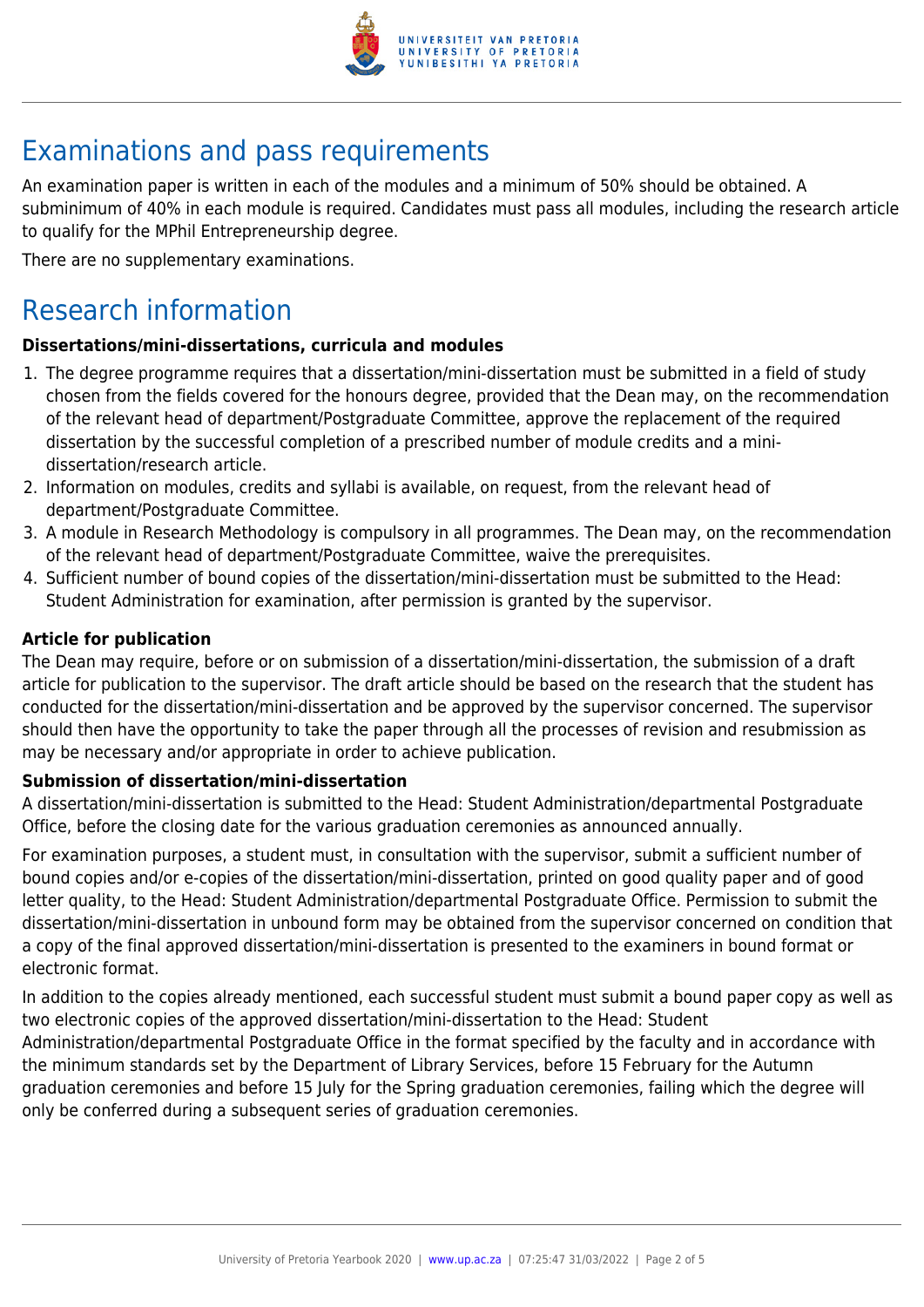

### Curriculum: Final year

**Minimum credits: 180**

### **Core modules**

#### **Entrepreneurial start-up process 822 (ENP 822)**

| <b>Module credits</b>         | 25.00                          |
|-------------------------------|--------------------------------|
| <b>Prerequisites</b>          | No prerequisites.              |
| <b>Language of tuition</b>    | Module is presented in English |
| <b>Department</b>             | <b>Business Management</b>     |
| <b>Period of presentation</b> | Semester 1                     |

#### **Module content**

The module is designed to engage students to the entrepreneurial start-up process by focusing on the interaction between science and reality of the entrepreneurship enabling environment, entrepreneurial behaviour elements, creativity and innovation, business modelling, as well as performance motivation. It additionally embraces the world of the social entrepreneur within the stated constructs of the entrepreneurial start-up process.

The five themes provide a reflective perspective on entrepreneurship and its strategic importance and socioeconomic relevance. It also endeavours to facilitate a deep understanding of the dependant and independent variables embedded in and around the start-up phase. Its key purpose conveys entrepreneurship enablement in different branches of industry, sectors and impact spheres.

The curriculum integrates distinctive aspects of the entrepreneurial start-up process in identifying problems in the enabling market environment towards translation into entrepreneurial opportunities via the creative process of ideation. The entrepreneurial action (start-up) model is designed to guide the learning process to enable potential entrepreneurs to turn the feasible business opportunity into a realistic business venture, in both profit or social impact orientation.

#### **Entrepreneurial growth process 843 (ENP 843)**

| <b>Module credits</b>         | 25.00                          |
|-------------------------------|--------------------------------|
| <b>Prerequisites</b>          | No prerequisites.              |
| Language of tuition           | Module is presented in English |
| <b>Department</b>             | <b>Business Management</b>     |
| <b>Period of presentation</b> | Semester 2                     |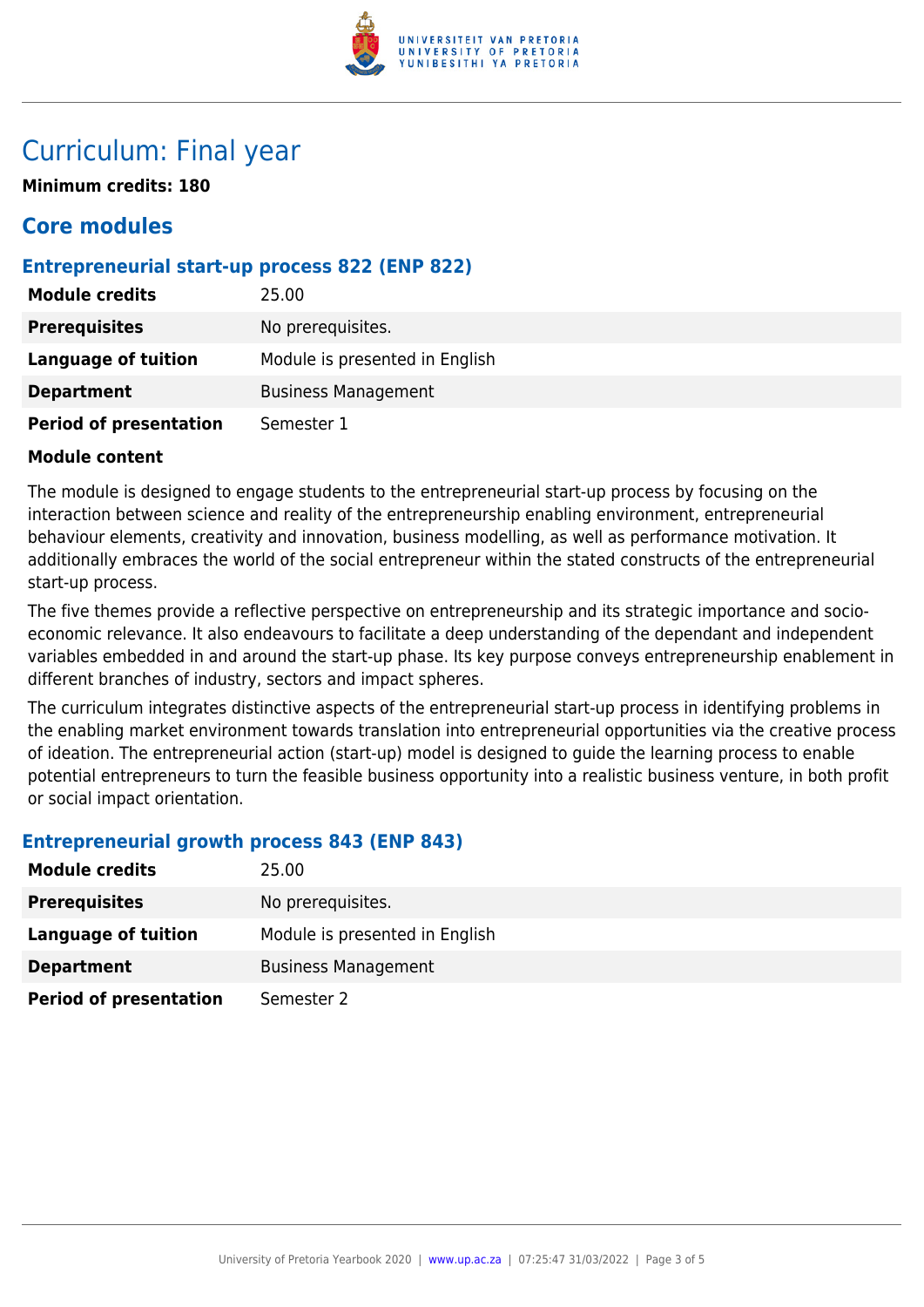

#### **Module content**

The module is designed to engage students in the management and growth of small businesses and entrepreneurial ventures by focusing on the interaction between science and reality of entrepreneurship in a difficult and complex socio-economic environment. Insights in managing growth, how to market a growing business as well as financing growth are emphasised. The module also includes a focus on failure and turnaround of struggling small businesses. The curriculum integrates distinctive aspects of the venture growth through relevant themes in providing a reflective perspective on entrepreneurship and small business to facilitate a deep understanding of the dependent and independent variables embedded in and around the growth process.

#### **Research methodology 804 (NME 804)**

| <b>Module credits</b>         | 20.00                          |
|-------------------------------|--------------------------------|
| <b>Prerequisites</b>          | No prerequisites.              |
| <b>Contact time</b>           | 1 lecture per week             |
| <b>Language of tuition</b>    | Module is presented in English |
| <b>Department</b>             | <b>Business Management</b>     |
| <b>Period of presentation</b> | Semester 1                     |

#### **Module content**

Strong emphasis on market research, quantification of the market but also a basis for academic publications and a doctorate.

#### **Strategic management 811 (OBS 811)**

| <b>Module credits</b>         | 20.00                                                |
|-------------------------------|------------------------------------------------------|
| <b>Prerequisites</b>          | OBS 320 or equivalent                                |
| <b>Contact time</b>           | 2 days of interactive simulation, 3 days of lectures |
| <b>Language of tuition</b>    | Module is presented in English                       |
| <b>Department</b>             | <b>Business Management</b>                           |
| <b>Period of presentation</b> | Semester 1 or Semester 2                             |

#### **Module content**

Key principles and concepts of strategy and strategic management; competitive strategy; emergent and deliberate strategy; formulation of strategy; analysis of the external and internal environment; stakeholder analysis; competitive advantage; shareholder value; strategy and performance; hyper-competition; corporate and business level strategy. An advanced strategic management simulation that is online and interactive to apply strategy principles, and to foster team collaboration.

#### **Mini-dissertation: Research article 898 (OBS 898)**

| <b>Module credits</b> | 90.00                          |
|-----------------------|--------------------------------|
| <b>Prerequisites</b>  | NME 804.                       |
| Language of tuition   | Module is presented in English |